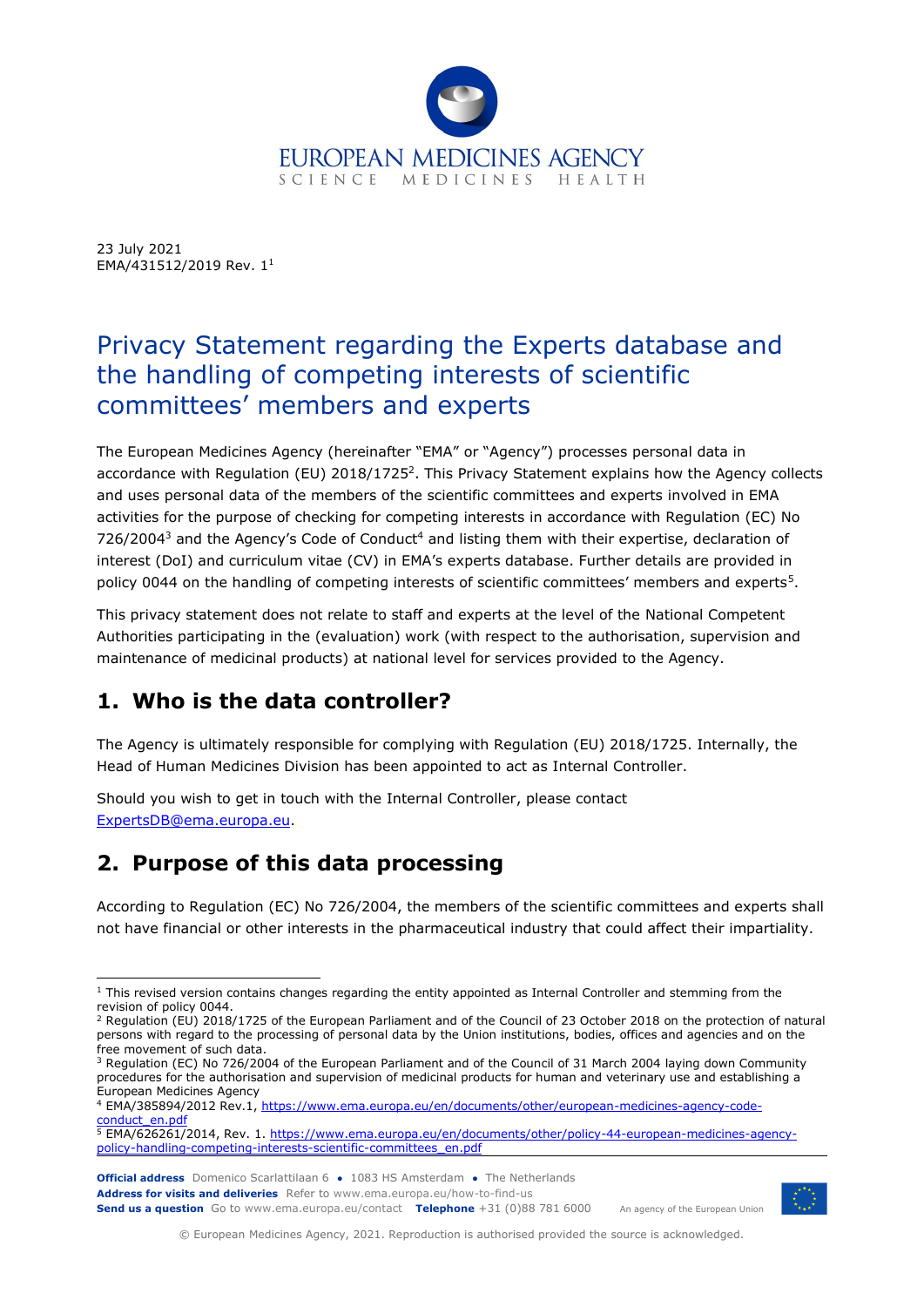This includes members (including, where relevant, alternates) of the following scientific committees:

- Committee for Medicinal Products for Human Use (CHMP)
- Committee for Medicinal Products for Veterinary Use (CVMP)
- Committee for Orphan Medicinal Products (COMP)
- Committee on Herbal Medicinal Products (HMPC)
- Paediatric Committee (PDCO)
- Committee for Advanced Therapies (CAT)
- Pharmacovigilance Risk Assessment Committee (PRAC)

and experts involved in activities at the level of the Agency.

Involvement in EMA's activities means all activities carried out at the Agency in the context of the authorisation, supervision and maintenance of medicinal products for human and veterinary use. This includes meeting attendance, involvement in the scientific assessment and guidance development, as well as participation in inspections.

The Agency uses the personal information of the members of the scientific committees and experts to:

- Maintain and update the list of all scientific committees' members and experts involved in EMA activities with their expertise, declaration of interests (DoI) and curriculum vitae (CV);
- Ensure that they have no interests in the pharmaceutical industry, and for CAT members and alternates no interests in the biotechnology sector and medical device sector, which could affect their impartiality with regard to their involvement in EMA activities;
- Check the correctness of the information contained in the DoI through a quality assurance system of ex ante and ex post control checks;
- Enter in a register held by the Agency all indirect interests as per DoI (i.e. information regarding principal investigator, investigator, involvement of the expert's organisation in the repurposing of a medicinal product, grant or other funding to an organisation/institution and close family member interests) which could relate to the pharmaceutical industry and for CAT members and alternates to the biotechnology sector and medical device sector. The DoI of scientific committees' members and experts include both direct and indirect interests. For purpose of transparency, the Agency publishes the DoI of members and experts together with their CV on its website. All scientific committees' members and experts must be included in the Agency's experts database prior to the first appointment resulting in involvement in activities at the level of the Agency (meeting attendance, scientific evaluation, inspections, guidance development, etc.). Data from the experts database is accessible to the public, on request, at the Agency's offices.
- Conduct a mandatory pre-screening of the declared interests prior to any formal nomination by the Nominating Authority, i.e. the Member States and the European Commission. Moreover, the possibility of pre-screening of any expert prior to involvement in the Agency's activities is offered to the Nominating Authority.

### **3. What personal data do we collect and how?**

#### *3.1. Personal Data concerned*

The Agency collects and processes the following personal data: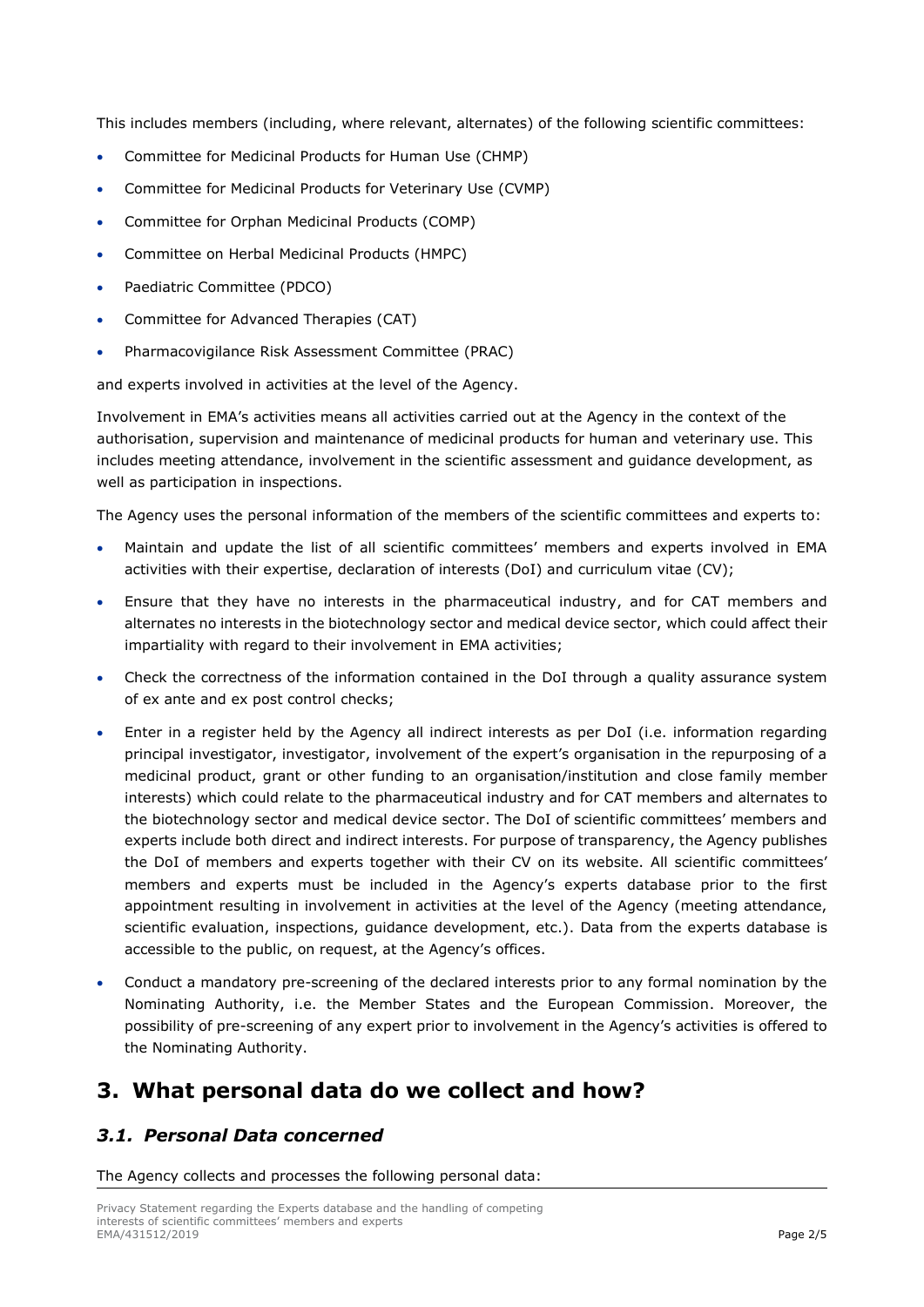- Basic personal information about the data subject, i.e., surname, first name, nationality, organisation/company and professional address, business telephone number, fax number and email;
- Personal information about qualifications (CV), i.e. work experience, training and education, expertise, publications, projects, memberships;
- Personal information about expertise (nomination form), i.e. qualifications degrees, diplomas and professional affiliations, present position and time spent in current assignment, general category of activities, specific functional expertise, language knowledge, expertise in quality, expertise in preclinical, expertise in clinical, expertise in target species, expertise in pharmacovigilance and risk management, expertise in control/inspections GMP/GLP/GCP, expertise in patient/consumer representation;
- Personal information about any form of occupation, part-time or full-time, paid or unpaid, in a pharmaceutical company;
- Personal information about any consultancy activity where the concerned expert provides advice (including training on a one to one basis) to a pharmaceutical company regardless of contractual arrangements or any form of remuneration;
- Personal information about any strategic advisory role for a pharmaceutical company, i.e. any activity where the expert is participating (with a right to vote/influence the outputs) in a(n) (scientific) advisory board/steering committee with the role of providing advice/expressing opinions on the (future) strategy, direction and development activities of a pharmaceutical company, either in terms of general strategy or product related strategy, regardless of contractual arrangements or any form of remuneration;
- Personal information about financial interests, i.e. any economic stake in a pharmaceutical company including:
	- − Holding of stocks and shares, stock options, stock warrants, equities, bonds and or partnership interest in the capital of such pharmaceutical company. The holding of financial interests through an investment fund, pension fund and/or interests in non-nominal unit trusts or similar arrangements would not need to be declared provided that they are diversified (i.e. not exclusively based on the pharmaceutical sector) and they are independently managed (i.e. the individual has no influence on their financial management);
	- − Compensation, fees, honoraria, salaries, grant or other funding (including rents, sponsorships and fellowships) paid by a pharmaceutical company to the expert in a personal capacity, other than payment for or reimbursement of expenses incurred with the research work or reimbursement of reasonable expenses directly related to a conference/seminar attendance (i.e. accommodation and travel costs);
	- − Intellectual property rights including patents, trademarks, know-how and/or copyrights relating to a medicinal product owned by the individual or of which the individual is directly a beneficiary;
- Personal information about involvement of the expert or the expert's organisation in the repurposing of a medicinal product;
- Personal information about the undertaking of tasks relating to the position of principal investigator or investigator;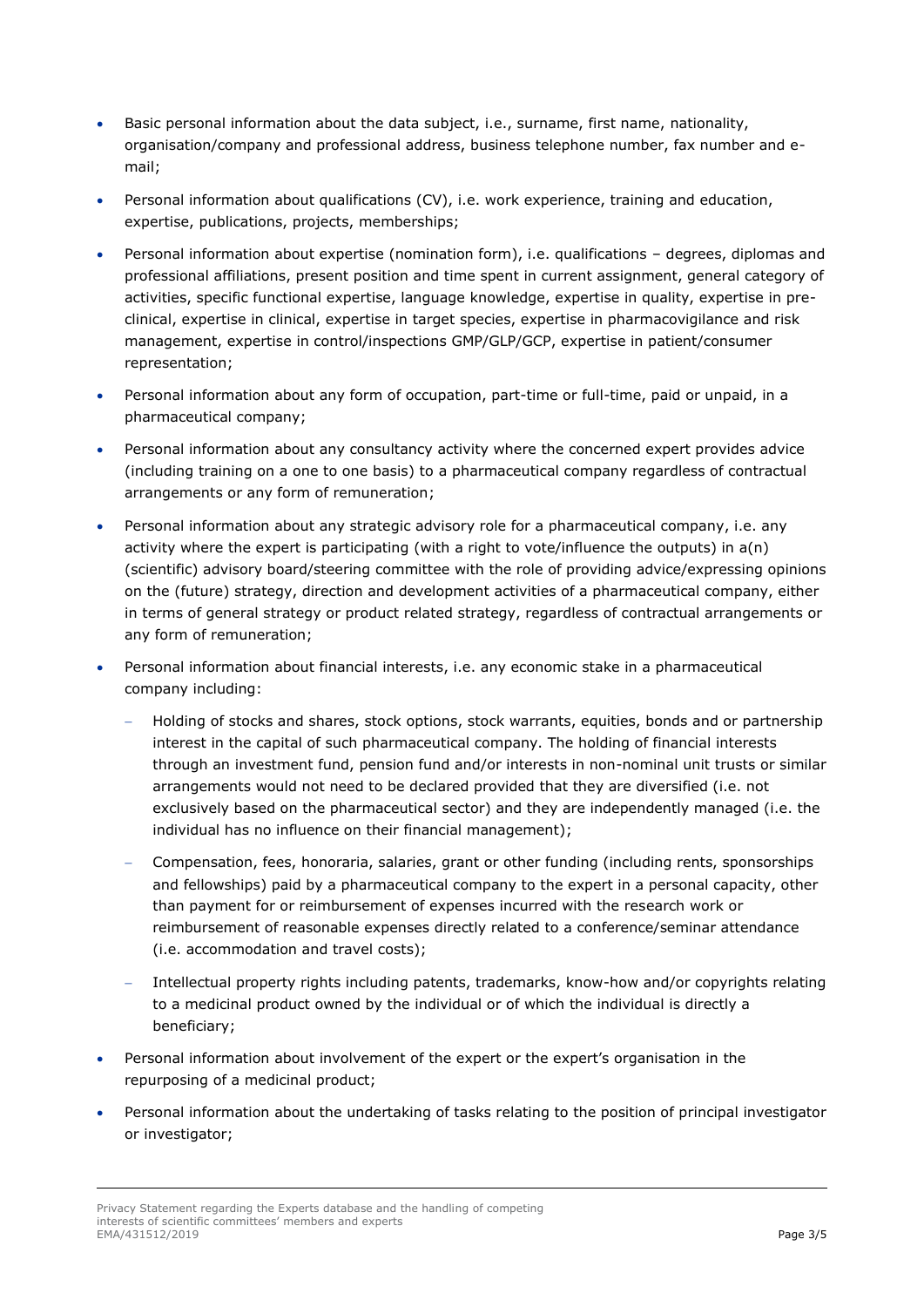• Personal information about any grant or other funding received from a pharmaceutical company by an organisation/institution to which the expert belongs, or for which he/she performs any kind of activity, and which is used to support any activity of the expert whether or not it is related to research work.

For CAT members and alternates, in addition, personal information about the above-mentioned activities in the biotechnology sector and medical device sector are collected and processed.

The above personal data is collected directly from the individual it relates to.

Personal information about the interests of the first-line members of the family of the expert (i.e. spouse or partner, children and parents) may also be collected, i.e. name of the pharmaceutical company of current employment, current consultancy, current strategic advisory role and/or current financial interests for the close family member, to the best of the knowledge of the expert.

Other personal data may be collected as part of the DoI submitted by the members of the scientific committees and experts. Please refer to the Regulation (EC) No 726/2004, the EMA's Code of Conduct and EMA's policy 0044 on handling of competing interests of scientific committees' members and experts for more information.

#### *3.2. Legal Basis for data processing*

Processing the personal data of the members of the scientific committees and experts is necessary for the management and functioning of the Agency and for ensuring impartiality of the members and experts in the execution of their tasks. This processing of personal data is necessary for the performance of a task carried out in the public interest in line with the Agency's obligation for checking competing interests under Article 63 of Regulation (EC) No 726/2004.

#### *3.3. Sharing of personal data*

The Agency may share the personal data included in the database with the following functions, divisions, and institutions:

• the Nominating Authority, i.e. national competent authority in the Member State or the European Commission.

The Agency may also share the personal data included in the database with other EU institutions and bodies, as well as with other third-parties, when the Agency is required to do so by law, including for monitoring, auditing or inspection purposes in accordance with European Union law. The Agency will not disclose personal information to third parties unless there is a lawful ground to do so.

The Agency publishes the DoIs and CVs of all experts including the assigned interest levels on the corporate website [\(www.ema.europa.eu\)](http://www.ema.europa.eu/) whilst ensuring that personal data legislation is adhered to.

### **4. How long do we keep your data?**

The Agency holds the minimum amount of personal data that is necessary for the abovementioned purposes. Information on the expertise, the DoIs and CVs are kept for 15 years after the expert ceases their activities with the EMA, i.e. following a request from the Nominating Authority or from the expert to remove the information from the experts database; the entry is also removed if the expert has not updated his/her DoI in the last 3 years. Upon completion of the retention period, the Agency will securely dispose of the personal data in accordance with the applicable legislation.